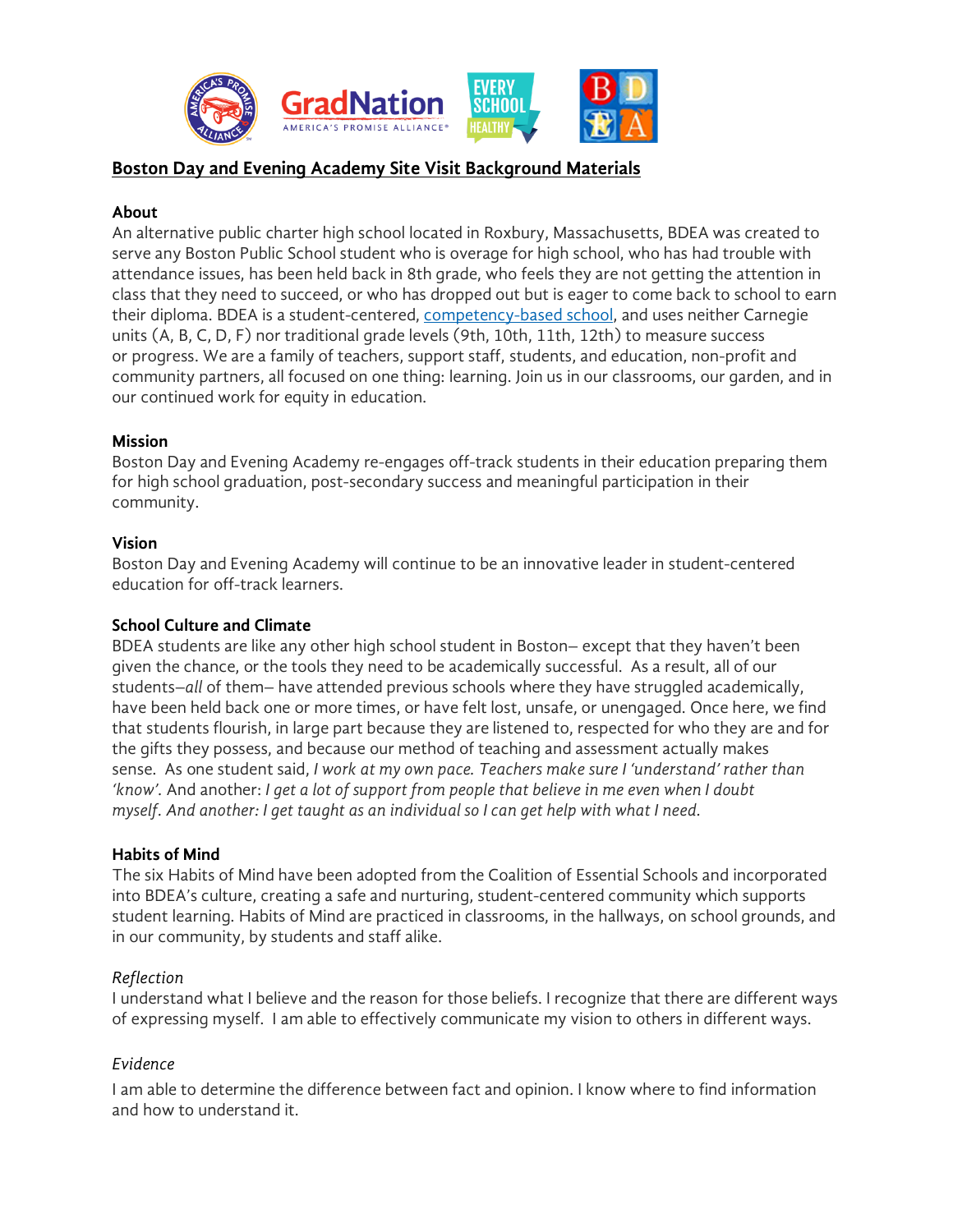### *Perspective*

I understand the presence of bias in various forms of communication. I recognize the effect of these biases and know how to discern truth.

### *Connection*

I understand why things are as they are, and I am able to understand how seemingly separate parts of society, the world, and life affect each other.

### *Possibility*

I recognize that few things are inevitable. I am able to understand and evaluate complex ideas and issues and understand that for any given situation there could be multiple outcomes.

#### *Relevance*

I understand the importance of different events, issues, ideas, and systems in my own life. I am committed to using this awareness to make informed choices.

#### **Habits of Success**

Habits of Success are the qualities that keep students engaged, focused, and involved in improving themselves and their community. These habits are built into the fabric of the school and are especially relevant to Career Readiness and Exploration courses–as part of both Post-graduate Planning and Capstone curriculum–where they are an integral part of the competency rubrics.

#### *Vision*

I set goals and make a plan for achieving them. I have direction and am optimistic.

#### *Perseverance*

When faced with an obstacle, I push through by asking for help and refocusing. I am able to acknowledge my successes.

## *Curiosity*

I am not afraid to ask questions. I ask them with the goal of learning something new, and not necessarily to validate my own position. I am open-minded and believe that learning is ongoing.

## *Social Intelligence*

I am able to communicate effectively and comfortably with friends, family, peers, colleagues, acquaintances, and people I have just met. I am professional and appropriate in my conversations and I understand the perspectives of others, even when they clash with my own beliefs and opinions.

## *Self-Regulation*

I am self-aware and can advocate for positions in which I believe strongly. I regularly assess my own social and emotional health and recognize when I may need to ask for help. I am comfortable with myself, can trust my own council, and have integrity.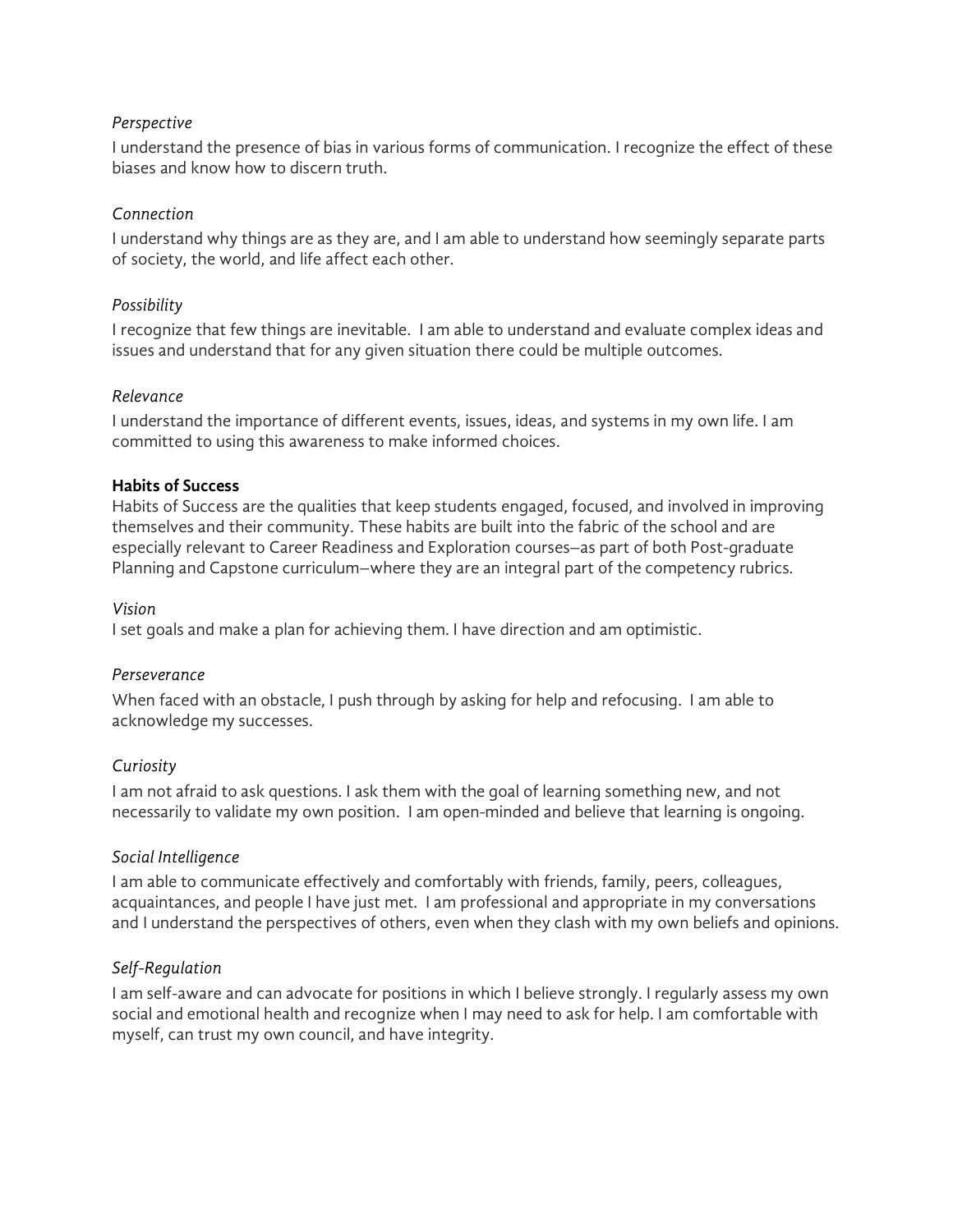# **Teaching and Learning**

It is the teaching and learning that takes place within the school building, on the school grounds, in collaboration with our partners, and in the community that defines a BDEA education. As a Horace Mann, or "in district" charter school, our teachers are all part of the collective bargaining unit and sign an Election to Work Agreement, which is reviewed annually and revised as necessary by a team of teachers in conjunction with the head of school. This agreement ensures that our teachers are paid equitably, and that they understand the additional demands of time and expertise required to work in a studentcentered, competency-based model.

The work of teachers is supported by staff, all of whom are dedicated to making sure that each student is treated with integrity, respect, and with an expectation for success. BDEA is characterized by its ability to meet students "where they are" on their learning path when they enroll and to assess progress based on the demonstration of proficiency in benchmarks and competencies. We encourage and celebrate student voice and we are trauma sensitive as a school. We are student-centered, personalized, and provide multiple pathways to graduation. We have significant student support services, a post-graduate planning pathway to help students prepare for life after graduation, and an emerging career pathways program. We don't give up on students. If they are absent, we go to their homes and find out why and do what we can to get them back to school. If they give birth, or are hospitalized or incarcerated, we hold their spot until they can return. We provide Enrichment classes that help students to develop important life skills and to help them in making choices about college and career.

BDEA continues to expand its programming and has received national recognition as an alternative school making a difference in the lives of the city's most challenged students. The school welcomes visitors from all over the world, representing educational institutions, public school districts, universities, and the private sector, who are interested in learning more about how to do school differently.

# **What is competency-based education?**

The primary–and the crucial difference between a competency based system of assessment and the traditional grading model, is that students begin a learning pathway (traditionally referred to as middle school or high school) based on assessed skill level in each content area, and not on arbitrary placement in grades (based on age). In a CB system, students are placed in Humanities, Math, and Science classes that are right for them instead of in a "grade" where the Math content might be far above their capability at the time, and Humanities content might be so easy that the student becomes bored and unengaged. Then, as students make progress in their class, they demonstrate what they have learned when they feel ready to do so. Once they demonstrate all of the benchmarks related to that class, they are rated "competent" and move on to the next class in that subject area.

Each content area (i.e. Humanities, Math, Science, Technology) is divided into modules, which correspond to an academic semester, quarter, or trimester (see ROADMAP). After